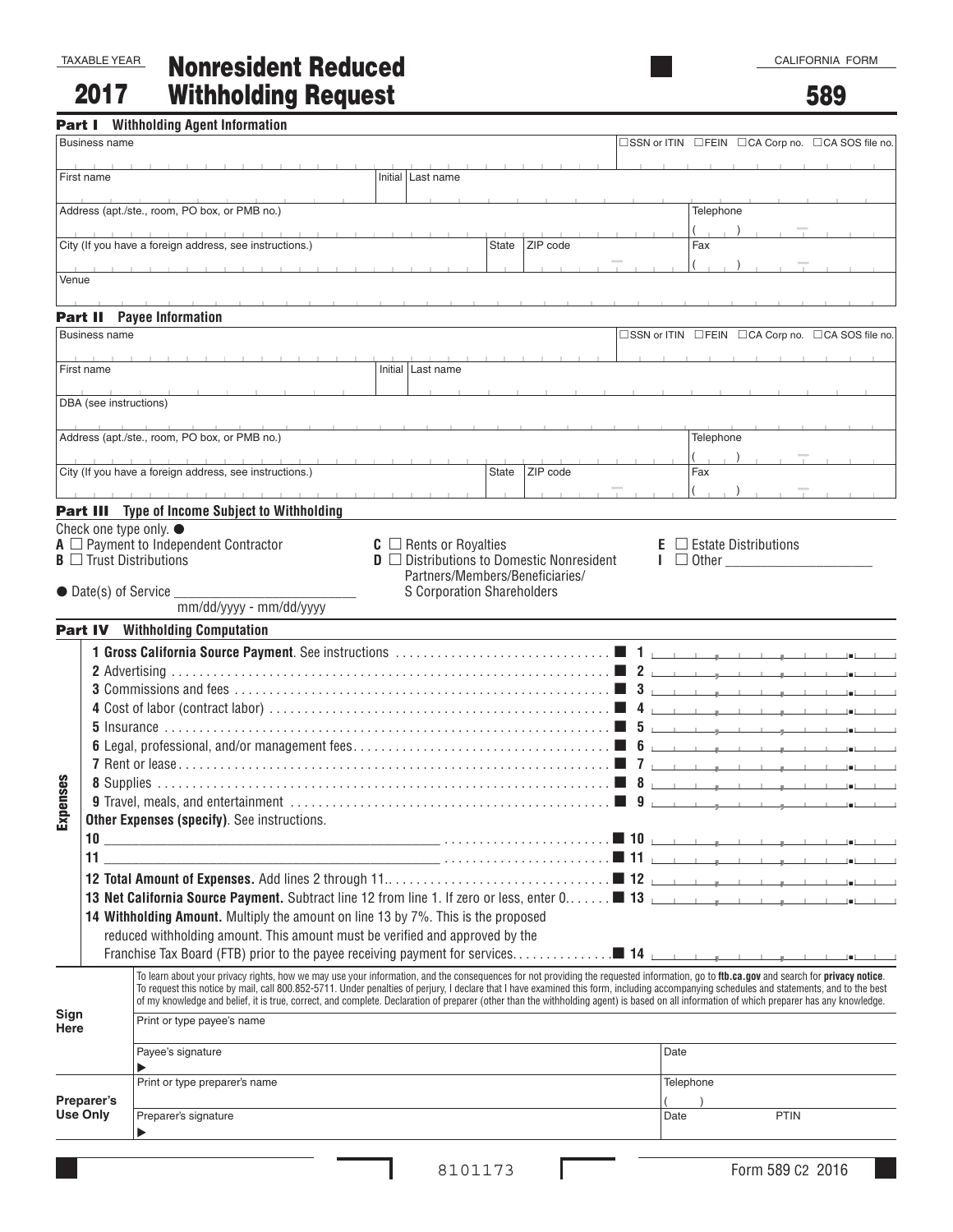# 2017 Instructions for Form 589

**Nonresident Reduced Withholding Request** 

### General Information

Form 589, Nonresident Reduced Withholding Request, is a request for a reduced withholding amount and does not guarantee the nonresident payee a reduction in withholding unless approved by the Franchise Tax Board (FTB) prior to the payment for services being performed.

A nonresident taxpayer has the option to file Form 589 to apply for a reduction in the amount to be withheld (see California Revenue and Taxation Code (R&TC) Section 18662).

Withholding is optional, at the discretion of the withholding agent, on the first \$1,500 in payments made during the calendar year. Withholding must begin as soon as the total payments of California source income for the calendar year exceed \$1,500.

Tax withheld on California source payments to nonresidents are remitted to the FTB in four payment periods (similar to estimated tax payments). For more information, get Form 592, Resident and Nonresident Withholding Statement.

For California withholding purposes, nonresident includes all of the following:

- Individuals who are not residents of California.
- Corporations not qualified through the California Secretary of State to do business in California or having no permanent place of business in California.
- Partnerships or limited liability companies (LLCs) with no permanent place of business in California.
- Any trust without a resident grantor, beneficiary, or trustee, or estates where the decedent was not a California resident. Foreign refers to non-U.S.

## A Purpose

Use Form 589 to request a reduction in the standard 7% withholding amount that is applicable to California source payments made to nonresidents.

**Do not** use Form 589 to request a reduced withholding amount if you are a seller of California real estate. Sellers should use Form 593-C, Real Estate Withholding Certificate.

A foreign partner may request to reduce or eliminate withholding of California tax on effectively connected taxable income (ECTI) from California sources allocable to a foreign partner (Federal Treasury Regulation 1.1446-6). The foreign partner must first file with the partnership federal Form 8804-C, Certificate of Partner-Level Items to Reduce Section 1446 Withholding. Then the foreign partner must sign and send Form 589 to the FTB along with a signed copy of federal Form 8804-C. The FTB will review the request within 21 business days. If the request is approved, the partnership should remit the reduced withholding amount to the FTB along

with Form 592-A, Payment Voucher for Foreign Partner or Member Withholding.

A foreign (non U.S.) partner or member may file a Form 589 to reduce or eliminate a partner's withholding of California tax on ECTI from California sources, however a foreign (non-U.S.) partner or member cannot file a Form 588, Nonresident Withholding Waiver Request, to request a withholding waiver.

Form 589 does not apply to payments of backup withholding. For more information, go to **ftb.ca.gov** and search for **backup withholding**.

Form 589 does not apply to payments for wages to employees. Wage withholding is administered by the California Employment Development Department (EDD). For more information, go to **edd.ca.gov** or call **888**.745.3886.

### B When and Where to File

The payee must complete and file Form 589 to the FTB before receiving payment for services. Failure to file a timely request may result in a 7% withholding requirement.

Incomplete or invalid entries may result in automatic request denial.

You must provide a valid Taxpayer Identification Number (TIN) as requested on this form. The following are acceptable TINs: social security number (SSN); individual taxpayer identification number (ITIN); federal employer identification number (FEIN); California corporation number (CA Corp no.); or California Secretary of State (CA SOS) file number.

**Online filing –** Form 589 can be filed online. If you file Form 589 online and you need to submit additional documentation, (i.e. federal Form 8804-C, federal Schedule E (Form 1040), Supplemental Income and Loss expense breakdown, etc.), you must fax the documentation to us at 916.845.9512. On the fax containing your documentation, you must include your name, TIN, and the confirmation number of your online Form 589 submission. For more information, go to **ftb.ca.gov** and search for **589 online**.

Allow at least **10** business days for processing Form 589 filed online.

**Paper filing –** Form 589 can be submitted by mail.

Submit requests by mail to:

WITHHOLDING SERVICES AND COMPLIANCE MS F182 FRANCHISE TAX BOARD PO BOX 942867 SACRAMENTO CA 94267-0651

Allow **21** business days for processing Form 589 submitted by mail.

The FTB may request to review all relevant documentation including, but not limited to, receipts and contracts, in order to verify the payment and expense amounts. Upon review of the request and supporting documentation, the FTB will make a determination of how much withholding is appropriate for the services performed. The FTB will provide a determination letter to the payee and the withholding agent with the approved amount to be withheld on the payment outlined on Form 589.

The withholding agent retains the determination letter for a minimum of five years and must provide it to the FTB upon request.

**Requirement to File a California Tax Return –** A determination letter from the FTB reducing withholding does not eliminate the requirement to file a California tax return and pay the tax due.

You may be assessed a penalty if:

- You do not file a California tax return.
- You file your tax return late.
- The amount of withholding does not satisfy your tax liability.

**How to Claim Nonwage Withholding Credit** 

Claim your nonwage withholding credit on one of the following:

- Form 540, California Resident Income Tax Return
- Form 540NR Long, California Nonresident or Part-Year Resident Income Tax Return
- Form 541, California Fiduciary Income Tax Return
- Form 100, California Corporation Franchise or Income Tax Return
- Form 100S, California S Corporation Franchise or Income Tax Return
- Form 100W, California Corporation Franchise or Income Tax Return – Water's Edge Filers
- Form 109, California Exempt Organization Business Income Tax Return
- Form 565, Partnership Return of Income
- Form 568, Limited Liability Company Return of Income

### C Amending Form 589

Amended forms can only be filed by the payee. To amend Form 589:

- Complete a new Form 589 for the appropriate year with the correct information.
- Write "Amended" at the top of the amended form.
- Attach a statement to the amended Form 589 explaining what changes were made and why.
- **Do not** attach the original Form 589.
- Mail the amended form and letter to the address listed under General Information B, When and Where to File.

### Specific Instructions

Use black or blue ink to complete this form.

**Taxable Year –** Make sure the year in the upper left corner of Form 589 represents the taxable year for which the services are being performed.